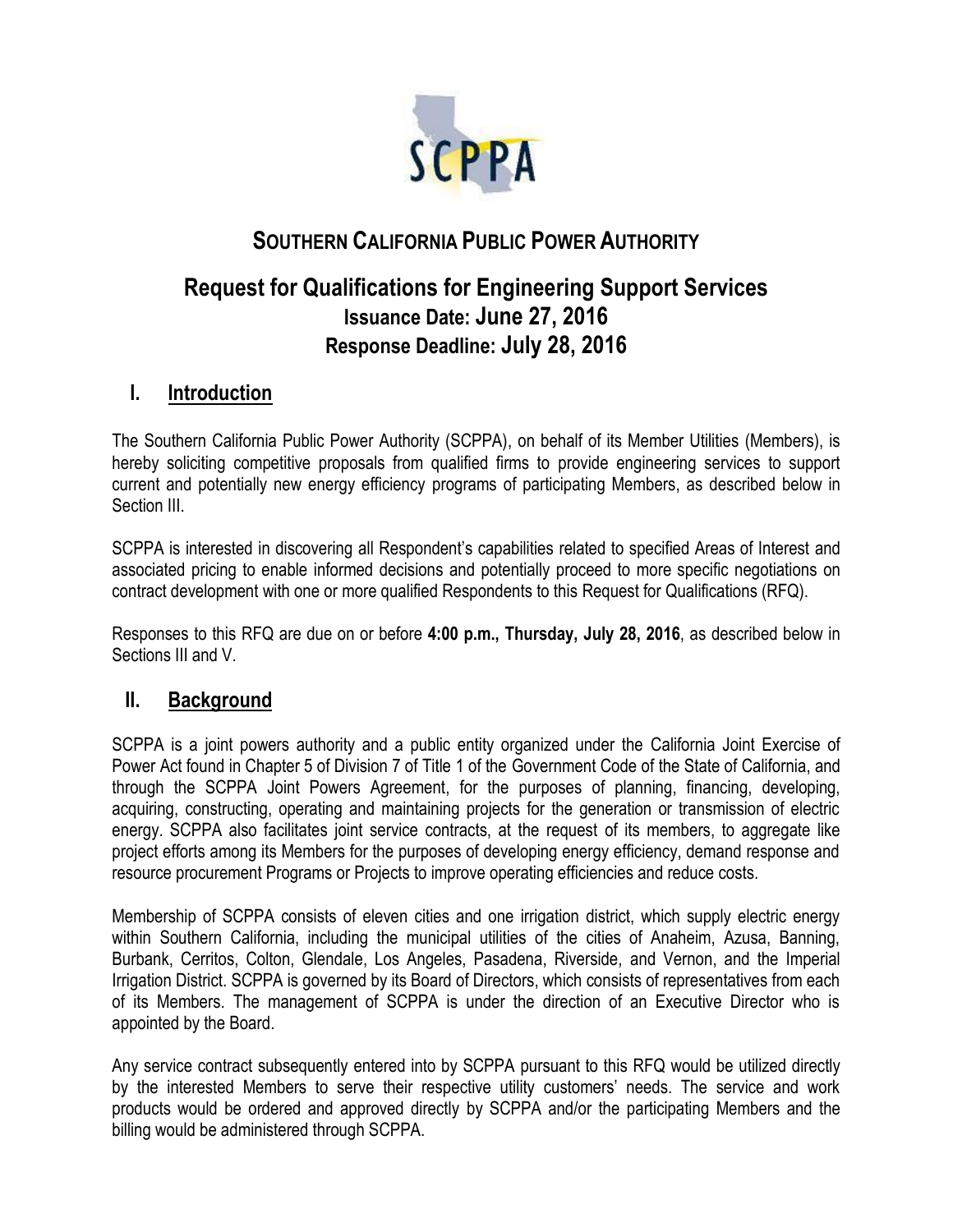### **III. Areas of Interest**

Certain SCPPA Members, including the Los Angeles Department of Water and Power (LADWP), with over 1.4 million customers and over 2 million meters, have expressed potential interest in securing engineering services from one or more qualified firms or individuals ("Successful Respondents") to support Energy Efficiency Programs including but not limited to: custom calculated programs, customer technical assistance programs, retro-commissioning, and related efficiency measure development activities. Successful Respondent(s) will assist participating Members in preparation of high-quality project work with adequate supporting documentation to comply with the Member's technical guidelines and Member's technical staff instructions. Should services require a facility/customer visit, the Successful Respondents will abide by all facility safety requirements.

Successful Respondents shall perform the following engineering services ("Services") when requested, at the sole discretion of SCPPA or Participating Member:

- **1. Policy Guidance and Compliance Services**
- **2. Technical Assistance**
- **3. Performance Testing, as-needed Measurement & Verification services**
- **4. Review of Customer Site Energy-Savings Opportunity Assessments**
- **5. Energy Systems & Utility Program Training/Workshops**
- **6. Technical Project/Application Development and Closeout**
- **7. Quality Assurance**
- **8. As-needed related technical service requests**

Exemplary outlines of the Services related to each Area of Interest are presented below.

#### 1. **Policy Guidance and Compliance Services**

- a. Member may request Successful Respondent to provide written procedures describing measurements and methodology used to develop ex-ante savings estimates and performance evaluations. It may include but will not be limited to the following items:
	- i. Guidance and policy support for Member decisions based on experience processing Member customer applications and other California Utility Incentive Program best practices.
	- ii. Analysis of the processes and application of commercial/industrial systems; Analysis of the condition of Non-Residential processes; Analysis of the energy intensity of specific equipment
	- iii. Evaluating and validating energy saving measures using Member-approved methods.
	- iv. As-Needed Pre and Post Install Measurement and Verification (M&V) of customer efficiency projects as well as emerging technologies.
	- v Retro-Commissioning (RCx) evaluation, applicability and validation
	- vi. When requested, Baseline Studies on Incremental measure cost, Industry Standard Practice, Equipment Useful Life, Remaining Useful Life, Etc.

#### 2. **Technical Assistance**

a. On occasion, Member may request Successful Respondent's views and experience in order to leverage knowledge base and understanding of technologies, calculation methodologies, calculation tools or other knowledge of the industry practices. Such occasions may or may not result in an actual deliverable other than that transferred via conversation.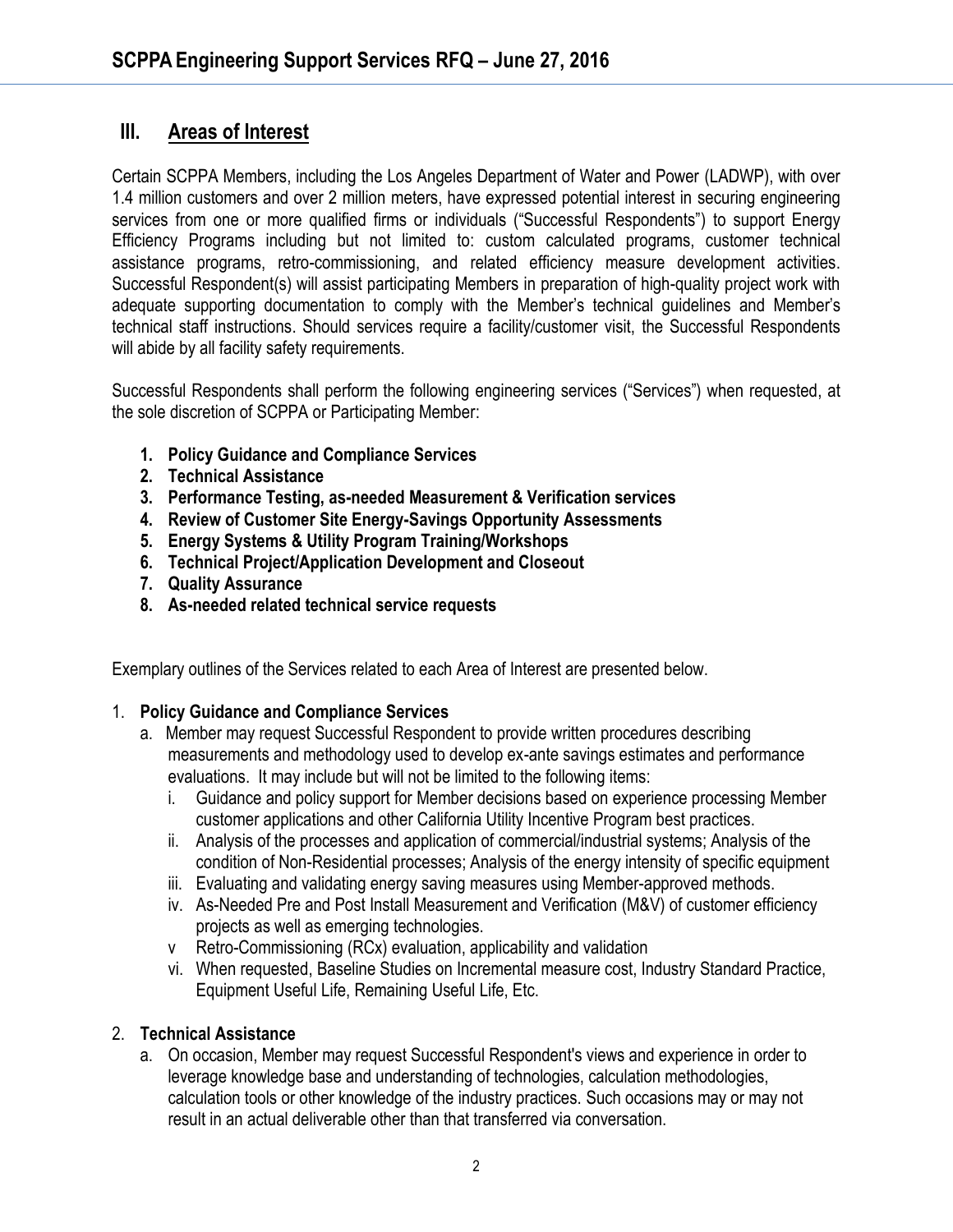- b. Member may request Successful Respondent to provide technical assistance which may require analysis and the development of work papers/calculations including documentation needed to demonstrate the use of reasonable and accurate engineering principles. Successful Respondent may coordinate and subcontract other subject matter experts or professional engineering services to complete this service request with written Member approval.
- c. Member may request Successful Respondent to provide technical assistance that relate to but will not be limited to:
	- i. Analyzing Non-Residential building systems and/or process equipment
	- ii. Provide energy simulation modeling and analysis of Non-Residential building systems and/or process equipment, may include development of energy efficiency savings calculation tools.
	- iii. Evaluating emerging technologies for purposes of inclusion within Member incentive programs.
	- iv. Coordination and Development of Efficiency Standards and Guideline documents for Member facility retrofits.
	- v. Other technical assistance scope of work as requested in writing by Member technical staff.

### 3. **Performance Testing, as-needed Measurement & Verification services**

- a. Member may request Successful Respondent to provide a written report describing measurements and methodology used to develop equipment performance evaluations. Services may include but will not be limited to these following items:
	- i. Analysis of the processes and application of emerging technologies on systems including but not limited to: building systems, industrial systems; Analysis of the condition of industry specific processes; Analysis of the energy intensity of specific equipment
	- ii. Validate energy saving measures by performing a technical review
	- iii. Measurement and Verification of installed projects (M&V)
	- iv. Retro-Commissioning (RCx) evaluation, applicability and validation
	- v. Field data acquisition for Building Systems and process equipment, as defined by Member.

### 4. **Review of Customer Site Energy-Savings Opportunity Assessments**

- a. Member may request Successful Respondent to provide a written report that outlines energy efficiency (EE) opportunities ("Efficiency Solutions Engineering Evaluation Report"). This task includes performing site visits, review savings calculation estimates, and writing reports to identify and potential energy efficiency opportunities for Member customers. The report and calculations shall include but is not limited to:
	- i. Identification of all relevant electric, gas, and water equipment, research and review of equipment specifications, data logger deployment, Building and Process Systems trend data analysis, data-source listing, and operating hours
	- ii. A narrative of systems analyzed, existing best practices, a description of proposed EE measures evaluated and substantially supported calculations of potential EE savings (in kWh/yr, coincident peak kW, lbs/hr, Btu/lb, therms/yr and \$/yr) per meter
		- Justify baseline used in calculation (e.g. existing conditions, net load increase/new construction, Industry Standard Practice if applicable etc.) to support useful life categories (End of Useful Life, Remaining Useful Life, etc.)
	- iii. Custom energy simulation models performed per Member technical guidance materials and/or Member approved standard-template calculations to determine energy savings from retrofit measures considered by the Customer. Other Custom Calculations are permitted when no guidance is available. Other Custom Calculations must be supplemented with project specific M&V calibration.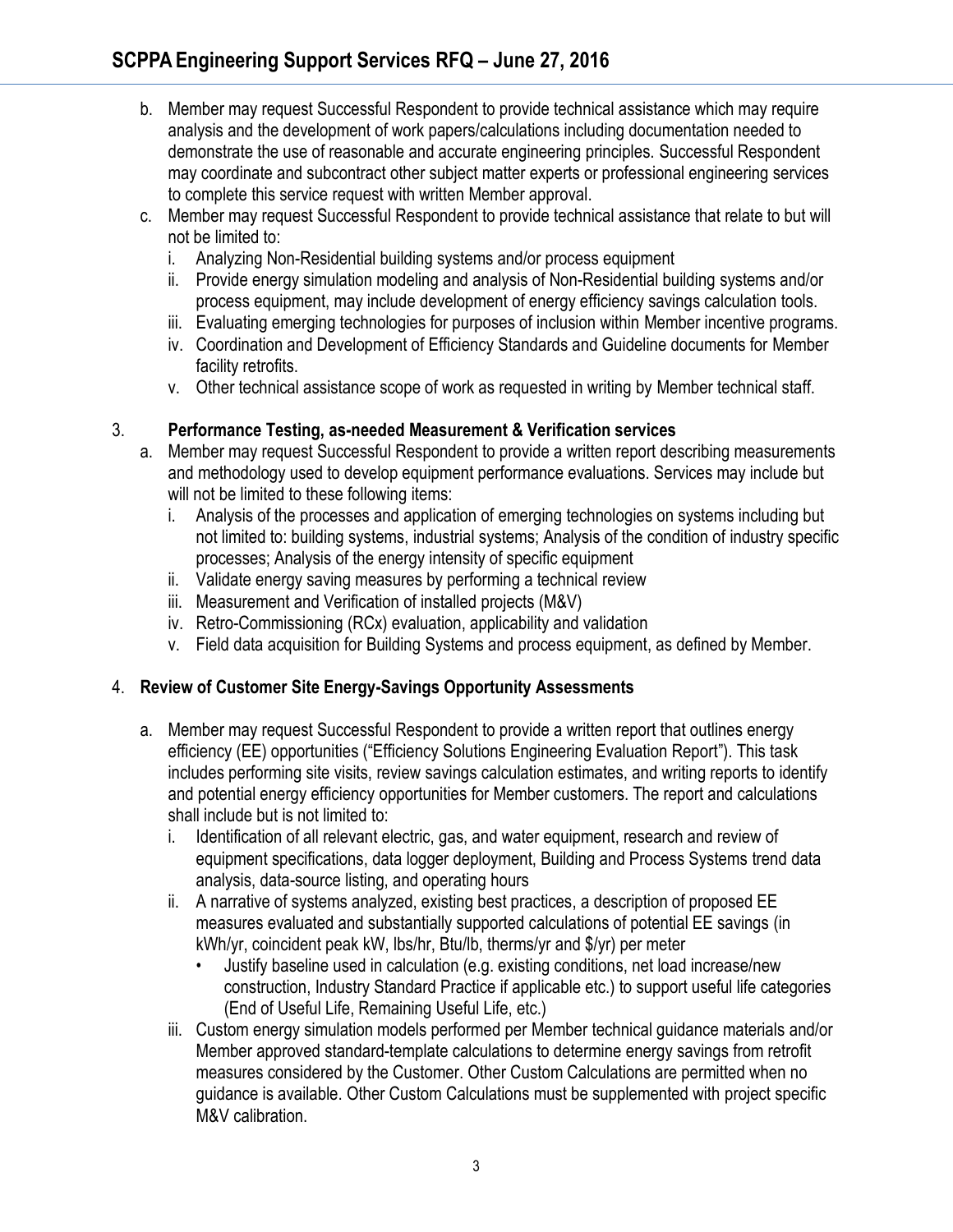- iv. Project Cost Estimates using Member approved sources to check customer reported project cost reasonability, may include: Simple Payback, ROI, Incremental measure cost calculations, etc.
- v. Note potential energy savings opportunities via a "list of measures to consider" provided by Member for marketing considerations.

Successful Respondent will agree to a baseline estimate of hours per task, for budgeting purposes based on the task's general scope of work for typical project submittal by Members. Successful Respondent actual work hours shall be determined on a project level basis with the approval of Member. Any increase in work hours beyond the baseline estimate will require Member approval prior to work commencement. All other requests will be reviewed and approved on a case by case basis.

Individual task hours shall be itemized in the justification summary for Member consideration.

### 5. **Energy Systems & Utility Program Training/Workshops**

- a. Member may request Successful Respondent to present energy efficiency training/workshops to Member employees, Non-Residential Customers, Member Program Trade Allies and other third party vendors. These workshops will provide hands-on training on how to identify energy saving opportunities and may showcase best practices, new technology and unique applications of technology. Successful Respondent will be responsible for material development such as but not limited to: handouts, presentation slides, case studies, methodologies and sample calculations or energy simulation models.
- b. Successful Respondent develops subject matter. Member to define location, schedule and attendees unless explicitly stated. Member will review and provide comments and edits/corrections for subject matter prior to event date.

### 6. **Technical Project/Application Development and Closeout**

- a. This task includes performing site visits, calculating savings, and writing reports to identify and establish the technical claims used for incentive program application
- b. Task Activity Descriptions Contractor shall:
	- i. Review and coordinate activities with Member's designated project lead;
	- ii. Perform interviews with Member stakeholders (e.g. Project Managers, customer, vendors, Trade Allies, etc.) to identify extent and limit of scope for the project/application-development project;
	- iii. Perform as needed site assessment to ascertain and document parameters to adequately calculate Energy Savings to an acceptable level of certainty.
		- Parameters (or data) shall be obtained in accordance to Member approved IPMVP estimation methods and Member technical guidance.
		- If there is a need to implement continuous monitoring, Contractor shall contact Member's Project Manager to obtain permission (in writing) prior to execution of monitoring effort.
	- iv. Perform document, web, and other necessary research to establish baseline and energyefficiency measure parameters. Research includes, without limitation:
		- Identifying baseline Industry Standard Practice (ISP) affects as determined by Member technical staff such as: known code or other jurisdictional compliance requirements, and market availability;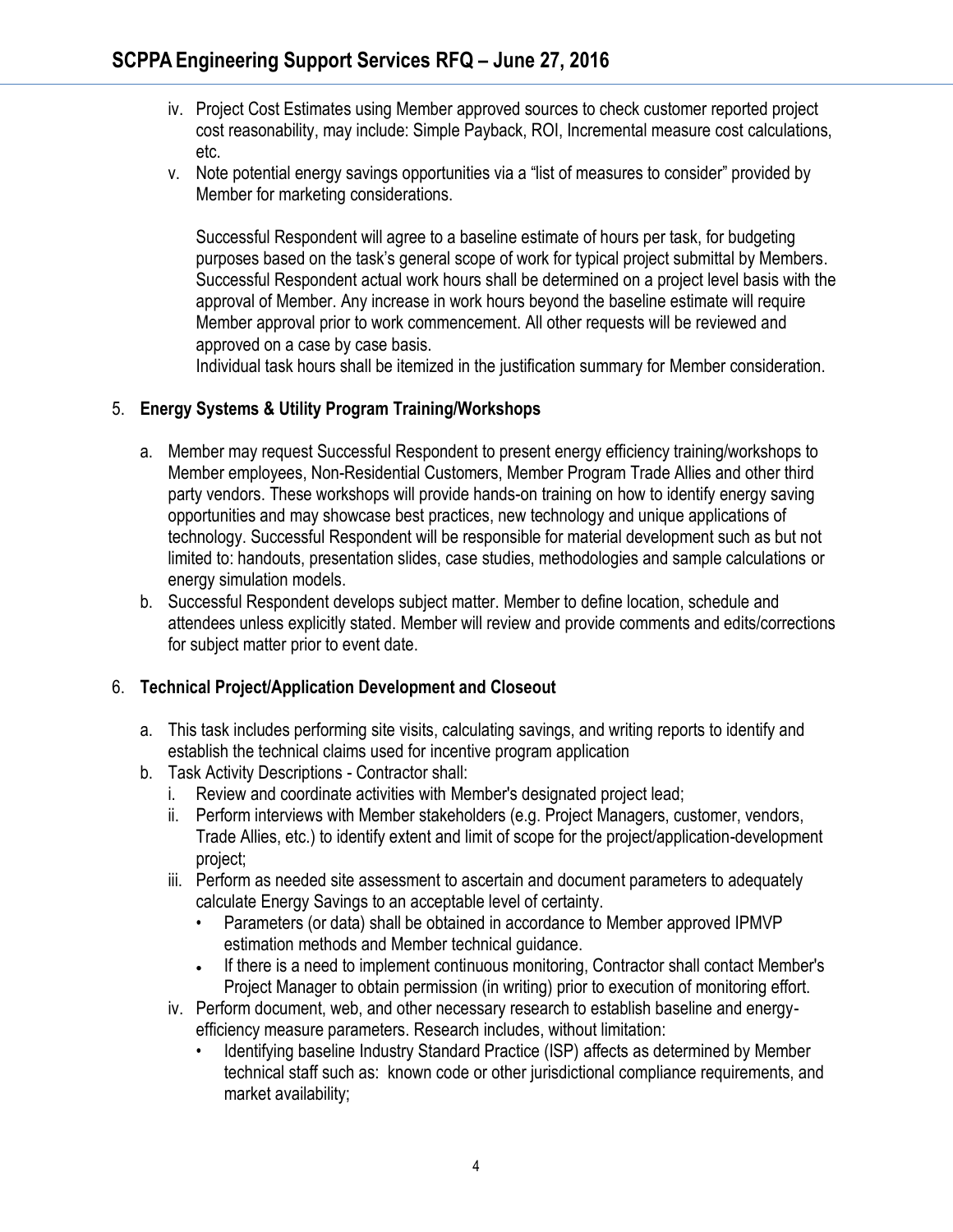- Identifying applicable Measure parameters from List of Acceptable references as determined by Member;
- Identifying the measure type, Effective- and Remaining-Useful Lifes (EULs and RULs) (used for reporting purposes only) and measure costs;

Possible application types and their respective possible baseline states are:

- a. Net Increase in Load or New Construction category includes new equipment that has been installed in a newly constructed area, in an area that has been subject to a majorrenovation involving complete multi-system replacement or area re- construction, or equipment installed to increase the capacity of existing systems due to existing or anticipated new load handling requirements. This would also apply to vacant spaces or unused equipment where no operational evidence is available resulting in a net increase in load when metered pre and post. (Code & Standard baseline used, incremental cost and EUL with justification is required)
- b. Retrofit category includes all measure installations where there is verifiable evidence of existing conditions and recent operations of the equipment or space being replaced/retrofitted (existing baseline, full measure)
- c. Retrofit Add-on category includes situations where new equipment has been installed onto an existing system as either an integral additional component or a substitution of a pre-existing component whose primary purpose is to improve overall efficiency of the system (existing baseline, full measure cost, and EUL justification).
- v. Calculating energy savings estimates using Member approved calculation tools, including but not limited to: eQuest, EnergyPro, EnergyPlus, other Member pre-approved tools, and ad hoc calculations.
- vi. Documenting the Energy Savings Project parameters such as:
	- Project description / Scope or Limit of Work;
	- Project implementation method (refer to Member program guidance documents);
	- Code considerations;
	- Energy savings;
	- Total and Incremental Measure Costs (TMC, IMC);
	- Supporting documentation (such as spreadsheets) embedded into the document for reference;
	- References and citations.
- vii. Collect post installation monitoring data and update savings estimates to determine ex ante energy-savings claims Member reports to the CEC
- viii. Contractor shall submit final report for delivery to Member's respective Project Manager unless directed otherwise by Member.
- ix. Contractor shall maintain and provide all documentation to Member upon report submission.
- x. Contractor shall deliver to Member working electronic calculations with documentation supporting assumptions and references for the opportunities identified and presented in the final report. If custom calculations are performed using a generic tool such as Microsoft Excel, then the formulas or code used for the calculations must also be delivered in a form that is fully accessible by Member without any password protection or other security mechanisms in place.
- xi. Contractor shall provide Member technical staff a walkthrough of all custom spreadsheet calculations upon request. All custom spreadsheets shall be considered for standard use for future applications, as a result Member may request for modifications to the calculation sheets for these purposes.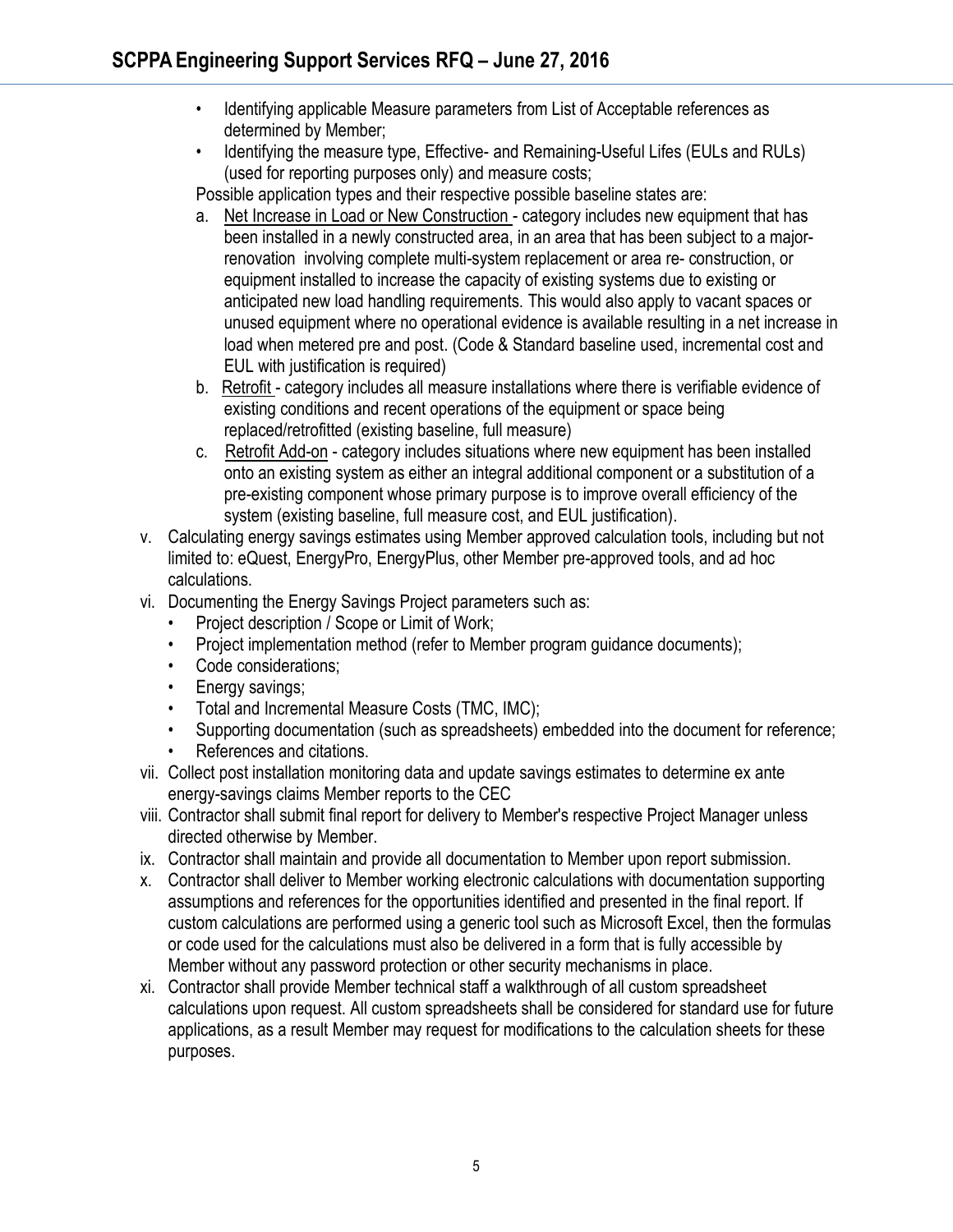#### **7. Quality Assurance**

- a. This task includes providing technical due diligence and review of Custom-Calculated Projects and Deemed Measure technical documents.
	- i. Such due diligence shall be performed by Successful Respondent prior to submitting work to Member.
	- ii. Member will, on occasion, perform QA of Contractor's work to ensure work is consistent with Member standards.
	- iii. Such due diligence reviews performed by Member will be a collaborative effort to ensure the process is expedited and any differences of opinion are resolved as soon as possible.

#### **8. As-needed Related Technical Service Requests.**

a. Member may request other technical services in relation to the scope on an as-needed basis. These services would be requested and specified on a case by case basis at which point the Successful Respondent will have the opportunity to provide feedback as described in the procedures stated below.

Successful Respondents will need to demonstrate a capability of maintaining and providing periodic progress reports (e.g. weekly or monthly, as specified by SCPPA or Member) on services requested.

# **Timeline / Schedule\***

| <b>SCPPA Engineering Support Services RFQ Selection Process</b> |                       |
|-----------------------------------------------------------------|-----------------------|
| <b>Schedule of Requirements</b>                                 | <b>Target Date(s)</b> |
| <b>Issue RFQ</b>                                                | June 27, 2016         |
| Responses Due                                                   | July 28, 2016         |
| Review of Responses                                             | August 2016           |
| Interviews (if necessary)                                       | August 2016           |
| Selection of Respondent(s)                                      | August 2016           |

**\***Timeline/Schedule is subject to change.

# **IV. Proposal Submission Required Elements**

#### **1. Transmittal Letter Content:**

- a. A brief statement of the Respondent's understanding of the type of work to be done and commitment to perform the work as requested, including:
	- i) reference to any proposed contractual terms and conditions required by the Respondent; and
	- ii) a summary of exceptions taken to the RFQ requirements; and
	- iii) any and all expectations from SCPPA including, but not limited to: requirements definitions, strategy refinement, and staffing requirements to support the proposed program implementation.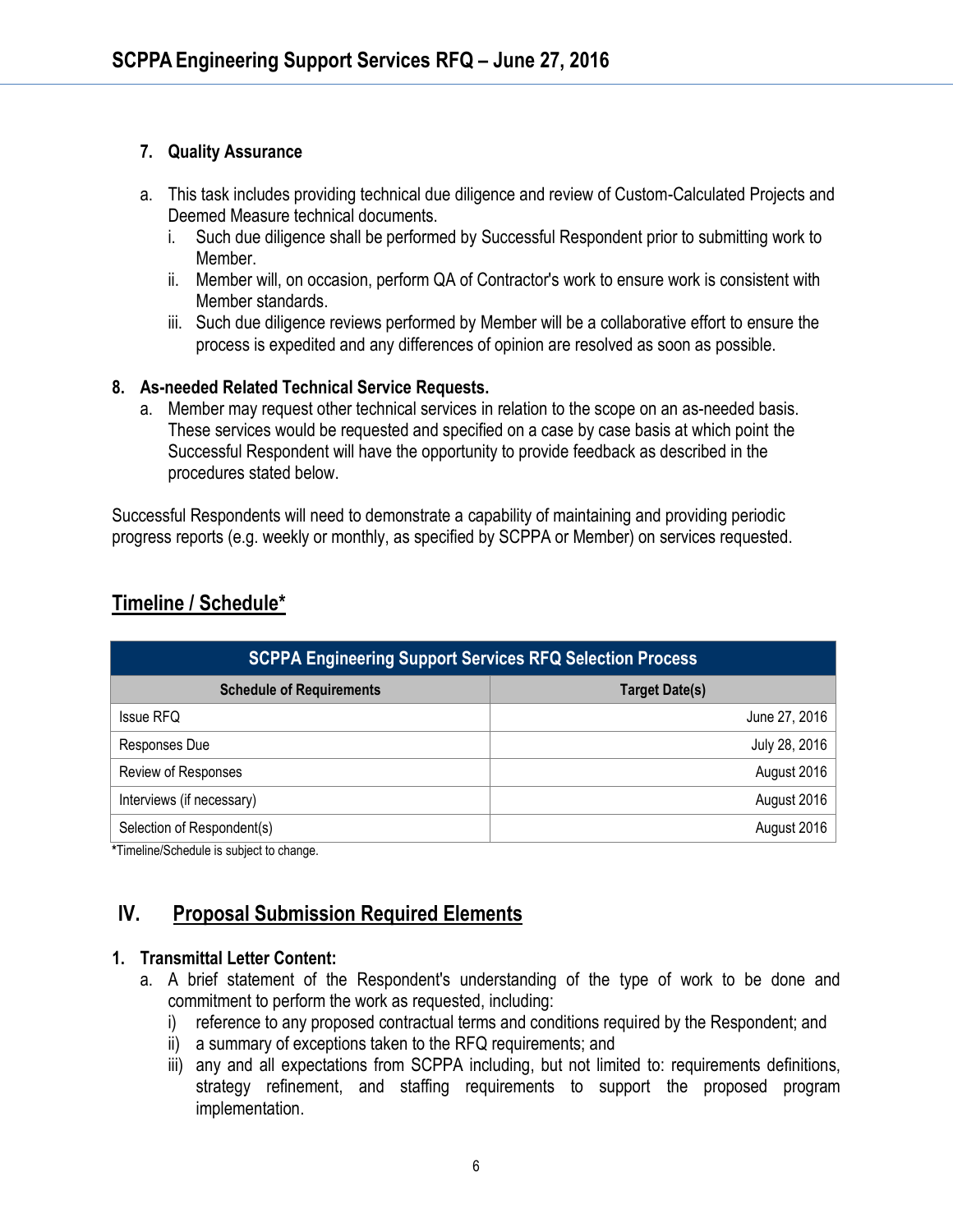b. An officer authorized to bind must sign the proposal on behalf of the Respondent and must include the following declarations on the transmittal letter:

"This proposal is genuine, and not sham or collusive, nor made in the interest or in behalf of any person not herein named; the Respondent has not directly or indirectly induced or solicited any other Respondent to put in a sham bid, or any other person, firm or corporation to refrain from submitting a proposal; and the Respondent has not in any manner sought by collusion to secure for themselves an advantage over any other Respondent."

- **2. Respondent Information**: Provide legal name of Company or Individual, physical street address, the name(s) and title(s) of the individual(s) authorized to represent the Respondent, including telephone number(s) and email address(es).
- **3. Proposal:** Proposals must demonstrate the Respondent's capabilities to perform and provide any or of the RFQ all of the Services included in the Areas of Interest, as described further below in Sections IV.4 and 5.

Respondents' complete submittals shall be no more than 10, double-sided sheets of paper, no more than 20 pages in length. Respondents may also include additional information or offerings for services, products, tasks, task elements and/or functions that may not be part of or included in the RFQ, but are deemed by the Respondent to be pertinent and potentially valuable to SCPPA or its Members. Any additional information provided to supplement the Respondent's Proposal, as defined directly above, shall be clearly marked as "Supplemental Information". SCPPA will have full discretionary authority to consider, accept and/or reject without cause such supplemental information that is not directly requested, included in or made part of the RFQ.

- **4. Fees:** All price proposals should be made based on good faith estimates of the requirements defined in this RFQ. Pricing for support services can be presented on a fixed-fee basis or on a time and materials (T&M) basis. One response from the same Respondent can include one or more fixed-fee offerings and one or more T&M offerings. T&M proposals should include all necessary details of the fees, labor rates and service charges associated with any and all service offerings. This information shall be used for comparative evaluation. Responses do not need to include, but Respondent shall be prepared to provide, a breakdown of the applicable overheads and fringe benefit costs that are part of any labor rates and other direct costs associated with the services to be performed.
- **5. Experience:** Respondent shall clearly identify project participants and management team, including:
	- a. Describe your firm's experience as may be applicable to this RFQ, your organizational structure, management qualifications, and other contract related qualifications, including number of years firm has been in business.
	- b. Specify key employees and describe their qualifications, experience and duties related to this RFQ, including the office location(s) where work will be performed, in addition to the physical street address referenced above.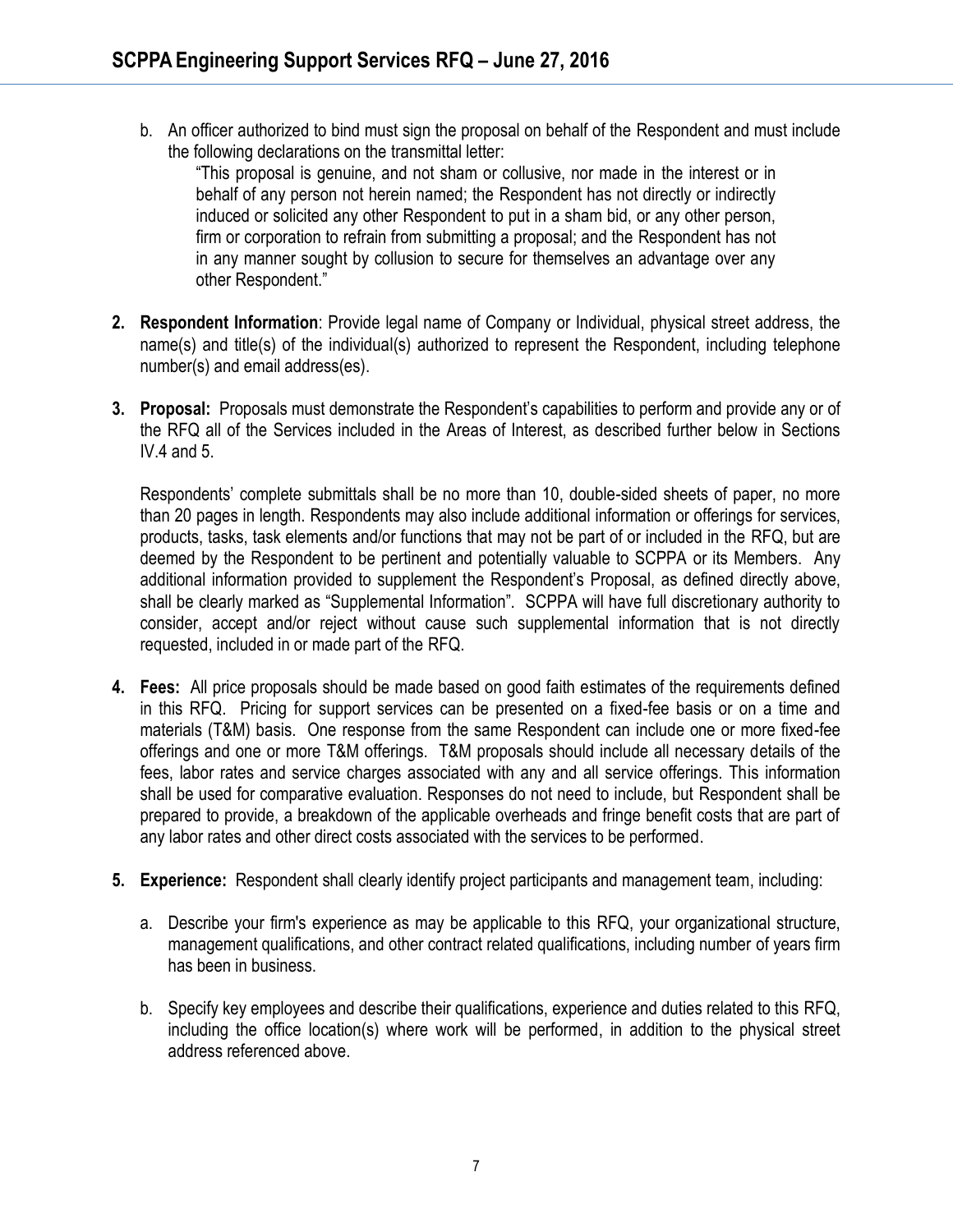- c. Provide a commitment statement for the retention and use of key employees as proposed, their availability to initiate and sustain the proposal, as well as planned supplemental employees if key personnel are not available to assure project delivery.
- d. State whether Respondent will use subcontractors to perform services pursuant to the contract. Should the use of subcontractors be offered, the Respondent shall provide the same assurances of competence for the subcontractor, plus the demonstrated ability to manage and supervise the subcontracted work. Subcontractors shall not be allowed to further subcontract with others for work. The provisions of any contract resulting from this RFQ shall apply to all subcontractors in the same manner as to the Respondent.
- e. Respondent shall indicate any and all pending litigation that could affect the viability of Respondent's proposal, continuance of existing contracts, operation or financial stability.

#### **6. References:**

- a. Describe whether the Respondent has, within the last five (5) years, rendered any service to SCPPA or to any of SCPPA's Members, either as a contractor or subcontractor, either under the current Respondent's name or any other name or organization. If so, please provide details (status as prime or subcontractor, brief description of the contract, contract start and end date, the contract administrator name, and total actual contract expenditures).
- b. If the Respondent has not rendered any service within the last five (5) years to SCPPA or to any of SCPPA's Members, then please provide references over that period with the details described above including the counterparty for which services were provided.
- c. Identify existing related or relevant projects or programs which Respondent developed and/or operates that would demonstrate Respondent's capabilities in this area.
- d. Describe relevant program development and implementation experience, approach, and provide a list of references for similar projects completed.

# **V. Proposal Submission Delivery Requirements**

There will not be an initial Respondent's pre-bid conference associated with this RFQ. Clarification questions may be addressed via e-mail to: [bcope@scppa.org.](mailto:bcope@scppa.org)

The deadline to submit questions on this RFQ will be 4:00PM (PDT) on July 13, 2016. All questions should be submitted electronically via e-mail to: **bcope@scppa.org**, referencing Engineering Support Services RFQ in the subject line. Answers to all questions will be provided to inquisitor via e-mail as soon as possible but no later than July 18, 2016. Answers to questions that SCPPA, at its sole determination and discretion, deems to be substantive or that would place the inquisitor at a distinct and unfair advantage to other potential Respondents will be posted on SCPPA's website at <http://scppa.org/page/RFPs-Programs> no later than July 20, 2016. It is the responsibility of potential Respondents to review this website for any and all postings that SCPPA determines will be made.

# **One (1) electronic copy of your response and any supporting documentation must be delivered no later than 4:00 pm PST on July 28, 2016 via e-mail to [bcope@scppa.org.](bcope@scppa.org)**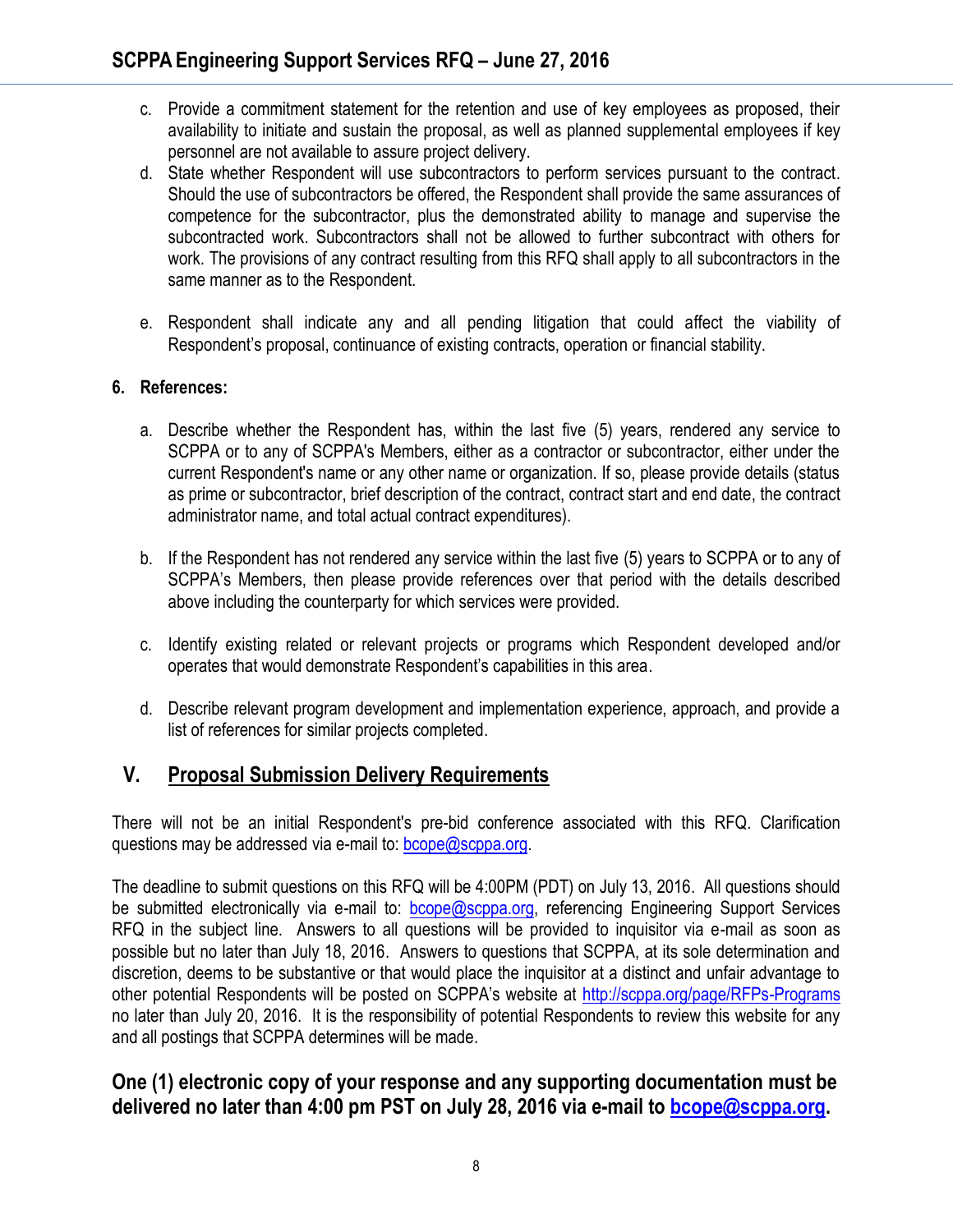Additionally, one (1) hard copy of the proposal may be, but is not required to be, submitted with the electronic copy of your proposal, no later than the time and date referenced above, to:

> Southern California Public Power Authority **Engineering Support Services** Attention: Bryan Cope 1160 Nicole Court Glendora, California 91740

No contact should be made with the Board of Directors, committees or working group representatives, or SCPPA Members concerning this RFQ.

All information received by SCPPA in response to this RFQ is subject to the California Public Records Act and may be subject to the California Brown Act and all submissions may be subject to review in the event of an audit.

### **VI. Terms and Conditions**

.

- 1. SCPPA reserves the right to cancel this RFQ at any time, reject any and all proposals and to waive irregularities.
- 2. SCPPA shall determine at its sole discretion the value of any and/or all proposals including price and non-price attributes.
- 3. Proposals may be sub-divided or combined with other proposals, at SCPPA's sole discretion.
- 4. SCPPA shall perform an initial screening evaluation to identify and eliminate any proposals that are, for example, not responsive to the RFQ, do not meet the minimum requirements set forth in the RFQ, are not economically competitive with other proposals, or are submitted by Respondents that lack appropriate creditworthiness, sufficient financial resources, or qualifications to provide dependable and reliable services for this RFQ.
- 5. SCPPA reserves the right to submit follow up questions or inquiries to request clarification of information submitted and to request additional information from any one or more of the Respondents.
- 6. SCPPA reserves the right, without qualification and in its sole discretion, to accept or reject any or all proposals for any reason without explanation to the Respondent, or to make any award to that Respondent, who, in the opinion of SCPPA, will provide the most value to SCPPA and its Members.
- 7. SCPPA may decline to enter into any potential engagement agreement or contract with any Respondent, terminate negotiations with any Respondent, or to abandon the request for proposal process in its entirety.
- 8. SCPPA reserves the right to make an award, at its sole discretion, irrespective of price or technical ability, if SCPPA determines that to do so would result in the greatest value to SCPPA and its Members.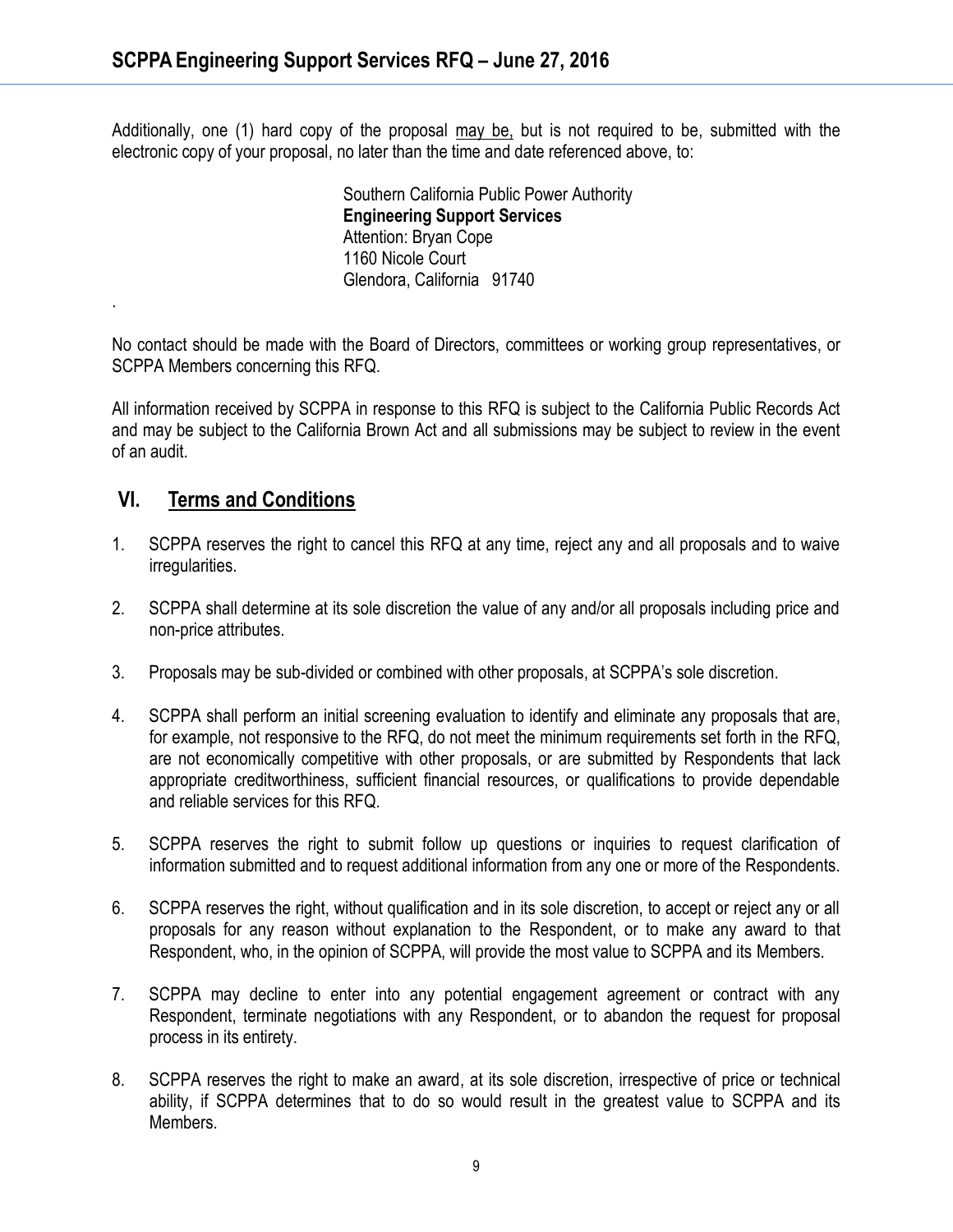- 9. Those Respondents who submit proposals agree to do so without legal recourse against SCPPA, its Members, their directors, officers, employees and agents for rejection of their proposal(s) or for failure to execute or act on their proposal for any reason.
- 10. SCPPA shall not be liable to any Respondent or party in law or equity for any reason whatsoever for any acts or omissions arising out of or in connection with this RFQ.
- 11. SCPPA shall not be liable for any costs incurred by any Respondents in preparing any information for submission in connection with this RFQ process or any and all costs resulting from responding to this RFQ. Any and all such costs whatsoever shall remain the sole responsibility of the Respondent.
- 12. SCPPA may require certain performance assurances from Respondents prior to entering into negotiations for work that may result from this RFQ. Such assurances may potentially include a requirement that Respondents provide some form of performance security.
- 13. Prior to contract award, the successful Respondent shall supply a detailed breakdown of the applicable overheads and fringe benefit costs that are part of the labor rates and other direct costs associated with the services to be performed.
- 14. SCPPA Members, either collectively or individually may contact Respondents to discuss or enter into negotiations regarding a proposal. SCPPA is not responsible or liable for individual Members interactions with the Respondent which are not entirely conducted through SCPPA or at SCPPA's option or election to engage the Respondent as defined within the RFQ.
- 15. Submission of a Proposal constitutes acknowledgement that the Respondent has read and agrees to be bound by the terms and specifications of this RFQ and any addenda subsequently issued by SCPPA.
- 16. Information in this RFQ is accurate to the best of SCPPA's and its Members' knowledge but is not guaranteed to be correct. Respondents are expected to complete all of their due diligence activities prior to entering into any final contract negotiationswith SCPPA.
- 17. SCPPA reserves the right to reject any Proposal for any reason without cause. SCPPA reserves the right to enter into relationships with more than one Respondent, can choose not to proceed with any Respondent with respect to one or more categories of services, and can choose to suspend this RFQ or to issue a new RFQ that would supersede and replace this RFQ.

# **VII. Additional Requirements for Proposal**

- **1. Consideration of Responses:** Submitted proposals should be prepared simply and economically, without the inclusion of unnecessary promotional materials. Proposals should be submitted on recycled paper that has a minimum of thirty percent (30%) post-consumer recycled content and duplex copied (double-sided pages) where possible.
- **2. Insurance, Licensing, or other Certification:** If selected, the Respondent will be required to maintain sufficient insurance, licenses, or other required certifications for the type of work being performed.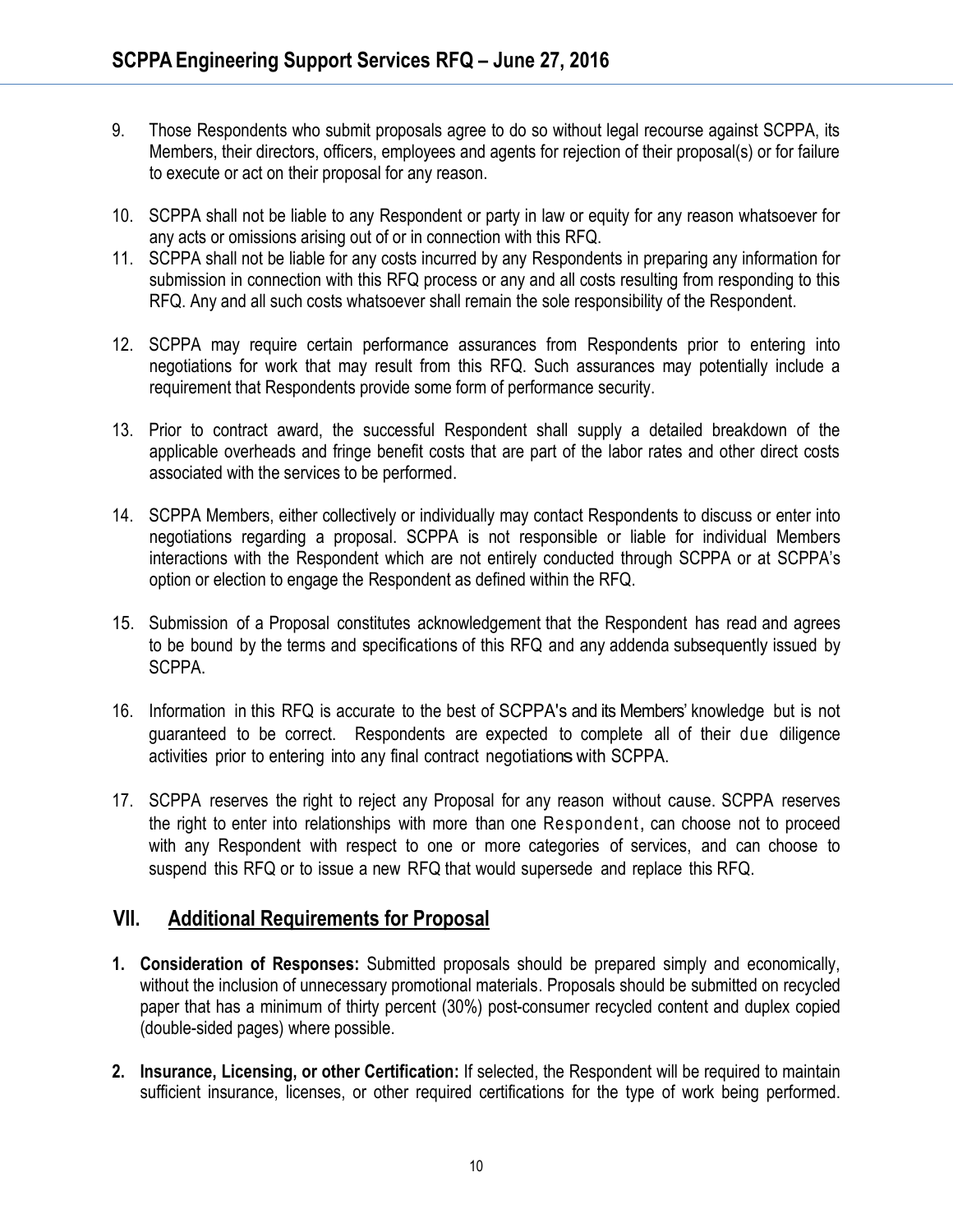SCPPA or its Members may require specific insurance coverage to be established and maintained during the course of work and as a condition of award or continuation of contract.

- **3. Non-Discrimination/Equal Employment Practices/Affirmative Action Plan:** If selected, the Respondent and each of its known subcontractors may be required to complete and file an acceptable Affirmative Action Plan. The Affirmative Action Plan may be set forth in the form required as a business practice by the Department of Water and Power of the City of Los Angeles which is SCPPA's largest Member.
- **4. Living Wage Ordinance:** If selected, the Respondent may be required to comply with the applicable provisions of the City of Los Angles Living Wage Ordinance and the City of Los Angeles Service Contract Workers Retention Ordinance. The Living Wage Ordinance provisions are found in Section 10.36 of the Los Angeles City Administrative Code; and the Service Contract Workers Retention Ordinance are found in Section 10.37 of the Los Angeles Administrative Code (SCWRO/LW0).
- **5. Prevailing Wage Rates:** If selected, the Respondent will be required to conform to prevailing wage rates applicable to the location(s) where any work is being performed. Workers shall be paid not less than prevailing wages pursuant to determinations of the Director of Industrial Relations as applicable in accordance with the California Labor Code. To access the most current information on effective determination rates, Respondent shall contact:

Department of Industrial Relations Division of Labor Statistics and Research PO Box 420603, San Francisco, CA 94142-0603 Division Office Telephone: (415) 703-4780 Prevailing Wage Unit Telephone: (415) 703-4774 Web[: http://www.dir.ca.gov/dlsr/DPreWageDetermination.htm](http://www.dir.ca.gov/dlsr/DPreWageDetermination.htm)

- **6. Child Support Policy:** If selected, Respondent may be required to comply with the City of Los Angeles Ordinance No. 172401, which requires all contractors and subcontractors performing work to comply with all reporting requirements and wage earning assignments and wage earning assignments relative to court ordered child support.
- **7. Supplier Diversity:** Respondents shall take reasonable steps to ensure that all available business enterprises, including Small Business Enterprises (SBEs), Disadvantaged Business Enterprises (DBEs), Women-Owned Business Enterprises (WBEs), Minority-Owned Business Enterprises (MBEs), Disabled Veteran Business Enterprises (DVBEs), and other Business Enterprises (OBEs), have an equal opportunity to compete for and participate in the work being requested by this RFQ. Efforts to obtain participation of these business enterprises may reasonably be expected to produce a twentyfive percent (25%) participation goal for SBEs. For the purpose of this RFQ, SCPPA's Supplier Diversity program is modeled after that of the Los Angeles Department of Water and Power. Further information concerning the Supplier Diversity Program may be obtained from the Supply Chain Services Division of the Los Angeles Department of Water and Power.
- **8. SCPPA-Furnished Property:** SCPPA or a Member's utility drawings, specifications, and other media furnished for the Respondent's use shall not be furnished to others without written authorization from SCPPA or the applicable Member(s).